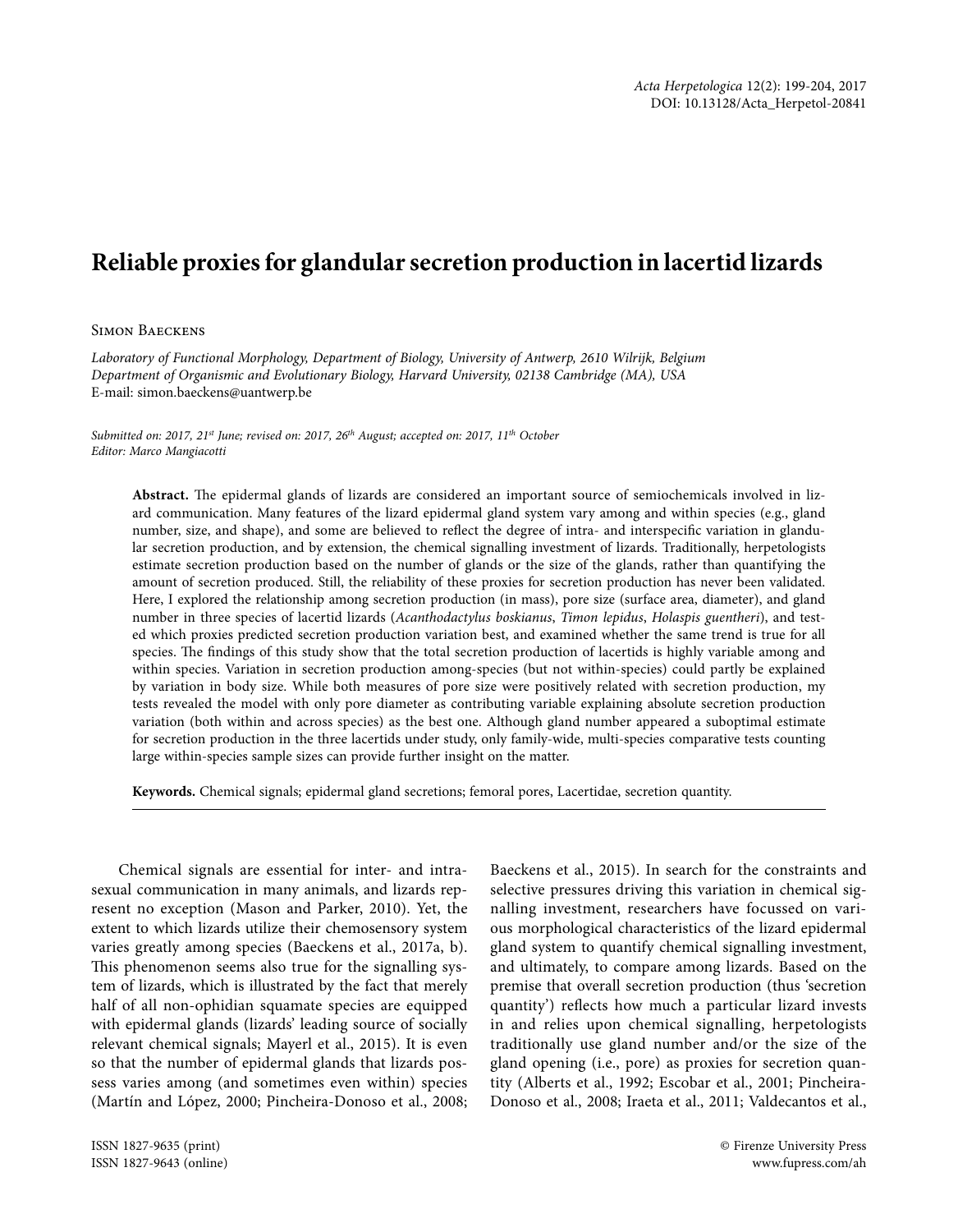2014; Baeckens et al., 2015, 2017c). However, whether these features are truly reliable measures for a lizard's total amount of secretion production (and reliable for interspecific comparisons) has never been validated.

In this study, I quantify the overall secretion production (in mass) of lizards of three different lacertid species, and test which characteristics predict secretion production best (gland number, pore diameter, and/or pore surface area).

In total, I obtained 32 adult male lizards (14 *Acanthodactylus boskianus*, 12 *Holaspis guentheri*, 6 *Timon lepidus*) from local reptile hobbyist or through the pet trade (Fantasia Reptiles, Belgium, license HK51101419). Lizards were accommodated at the University of Antwerp facility, and housed in glass terraria (100 x 40 x 50 cm). A 60-watt bulb suspended above one end of the terrarium provided light and heat so that lizards could maintain a body temperature within their preferred range. Lizards had access to freshwater at all times, and were fed up to three times a week. Snout-vent length (SVL) was measured using digital callipers (Mitutuyo, CD-15CPX, accuracy = 0.01 mm). Average pore size was estimated by digitising (ImageJ, Abramoff et al., 2004) the (1) diameter and (2) surface area of the two most proximal pores of the left femur on images obtained with a stereomicroscope (Leica M165 C), and by subsequently calculating mean pore diameter and mean pore surface area per individual (Fig. 1). Next, I collected gland secretions of all lizards, by gently pressing with forceps around the pores until each gland was completely emptied and all secretion yielded (following Baeckens et al., 2017c). Secretion collection occurred within the lizards' reproductive period in June 2014 (Castilla and Bauwens, 1989; Schleich et al.,



dermal pores of a *Timon lepidus* lizard.

1996; Pianka and Vitt, 2003; Khannoon, 2009; Grimm et al., 2014), when they were active (between 10:00 and 16:00 h). Secretions extracted from all glands of the left thigh were directly weighed on a microbalance (Mettler Toledo MT5, accuracy = 1  $\mu$ g). Prior to statistical analyses in SPSS v. 24 (Chicago, IL, USA), variables were  $log_{10}$ (SVL, pore surface area, pore diameter, secretion mass) or square root (gland number) transformed to meet assumptions of normality (Shapiro-Wilks test:  $W \ge 0.95$ ).

The results of this study show significant intra- and interspecific variation in all aspects of the lizard epidermal gland system, including secretion production (Table 1). While interspecific variation in secretion production could be partially explained by among-species differences in body size (with the largest species in this study, *T. lepidus*, producing high amount of secretion in comparison to the other two smaller lizard species), the observed within-species variation could not (Table 1 and 2). Further, results show that none of the epidermal gland characteristics (gland number, pore area, pore diameter) of lizards belonging to *A. boskianus* and *H. guentheri* were affected by body size (all; Pearson correlation,  $r < 0.45$ ,  $P > 0.15$ ). The surface area and diameter of the pores of *T. lepidus*, however, were strongly linked with body size (resp., r = 0.94, P = 0.006; r *=* 0.95, P = 0.005). Similar to the other species, gland number did not correlate with SVL in *T. lepidus* (r *=* 0.08, P = 0.89). Overall, there was no significant relationship between a lizard's number of glands and its total secretion production (Table 2). It was even so that the lizard species with the least number of glands (i.e., *T. lepidus*) was equipped with the largest pores, which moreover produced the largest amount of glandular secretion (Table 1). Pore surface area and pore diameter, on the other hand, correlated strongly with secretion mass in *H. guentheri* and *T. lepidus* but not in *A. boskianus* (Table 2). In *T. lepidus*, where pore size is affected by SVL, a partial correlation test (controlling for SVL) revealed also a positive relationship between relative secretion mass and pore surface area, but not pore diameter. Multiple regression analyses (backward stepwise elimination with gland number, pore diameter, and pore surface area) indicated the model with only pore diameter as the significant contributing independent variable explaining secretion mass variation (*A. boskianus*,  $R^2 = 0.31$ ,  $F_{1,13} = 5.35$ , P = 0.039; *H. guentheri*,  $R^2 = 0.45$ ,  $F_{1,11} = 8.27$ , P = 0.017; *T. lepidus*, R<sup>2</sup> = 0.79, F<sub>1.5</sub> = 15.32,  $P = 0.017$ ). The same was true for an analogous multiple regression, but then across species encompassing all individuals ( $R^2 = 0.74$ ,  $F_{1,31} = 83.43$ ,  $P < 0.001$ , Fig. 2).

Overall, the findings of this study reveal that the total glandular secretion production of lacertid lizards is high-Fig. 1. Measuring pore surface area and pore diameter of the epi- ly variable among and within species. While body size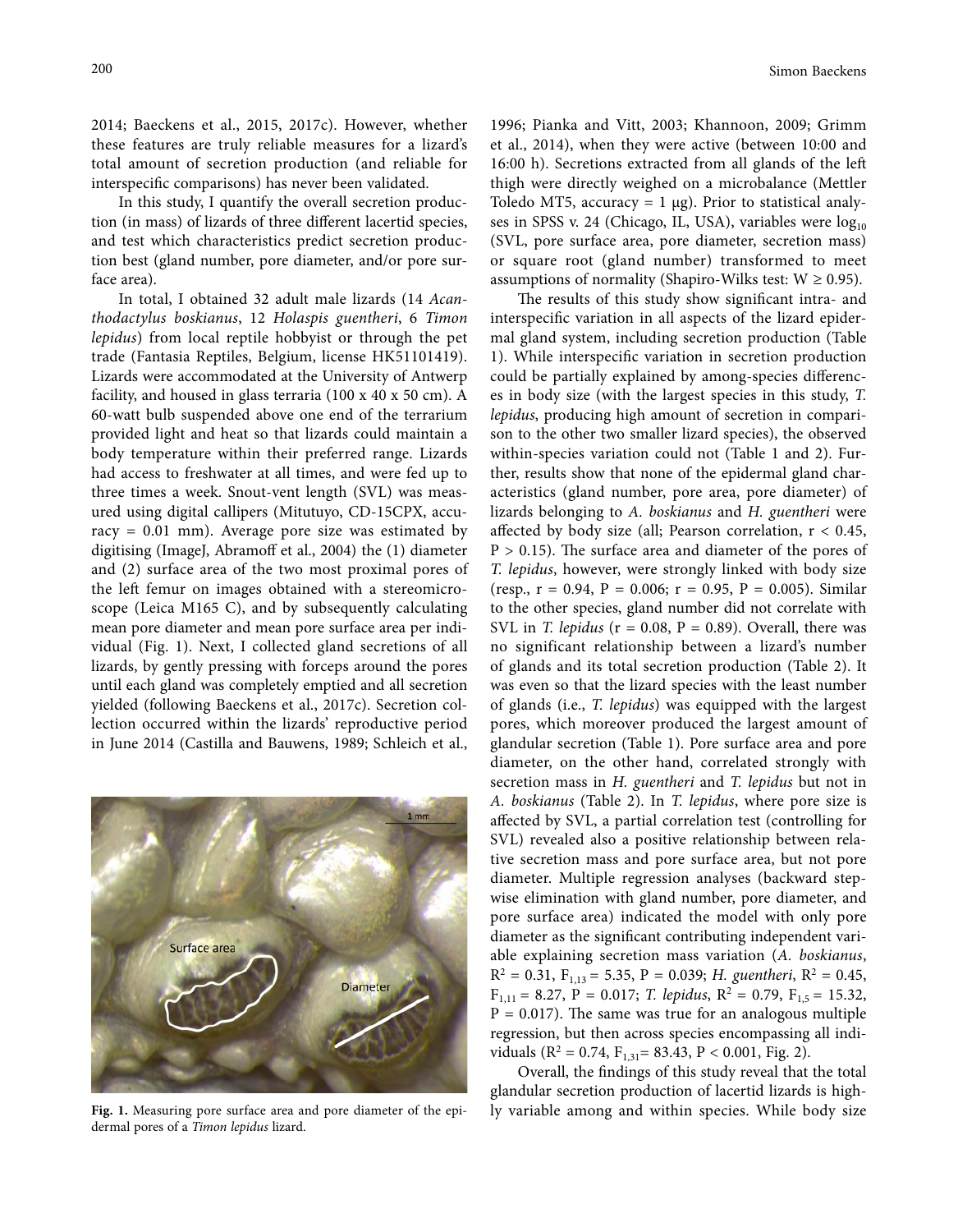Table 1. Descriptive statistics for the morphological variables measured on male lacertid lizards of the three species used in this study. The table also shows the results of the analyses of variance (ANOVA) testing for absolute among-species differences (followed by Tukey post-hoc tests), and the results of the analyses of covariance (ANCOVA, with SVL as covariate) testing for relative differences.

|                                                     | Acanthodactylus           |  |                      |                              |                         |  |                                    |                                   |                   |                      |      |  | Interspecific comparison |   |                                                                                                     |             |  |
|-----------------------------------------------------|---------------------------|--|----------------------|------------------------------|-------------------------|--|------------------------------------|-----------------------------------|-------------------|----------------------|------|--|--------------------------|---|-----------------------------------------------------------------------------------------------------|-------------|--|
|                                                     | boskianus (A)<br>$n = 14$ |  |                      | Timon lepidus (T)<br>$n = 6$ |                         |  | Holaspis guentheri (H)<br>$n = 12$ |                                   |                   | Absolute differences |      |  | Relative<br>differences  |   |                                                                                                     |             |  |
|                                                     |                           |  |                      |                              | Mean SE Min Max Mean SE |  |                                    | Min Max Mean SE Min Max $F_{231}$ |                   |                      |      |  |                          | P | Post-hoc                                                                                            | $F_{231}$ P |  |
| $SVL$ (mm)                                          |                           |  |                      |                              |                         |  |                                    |                                   |                   |                      |      |  |                          |   | 73.42 0.90 67.80 81.35 146.20 13.60 119.99 207.46 49.35 1.15 45.21 59.02 213.77 < 0.001 $T > A > H$ |             |  |
| Gland number                                        |                           |  |                      | 26.04.0.42.22.5.28.5         | 12.75 0.48 12.0         |  |                                    | 15.0                              |                   |                      |      |  |                          |   | 22.71 0.42 20.5 25.0 203.01<0.001 $A > H > T$ 0.66 0.527                                            |             |  |
| Pore surface area $\text{(mm)}$ 1.25 0.04 0.86 1.43 |                           |  |                      |                              | 3.11 0.71 1.53          |  |                                    | 6.08                              |                   |                      |      |  |                          |   | 1.01 0.07 0.39 1.30 23.22 < 0.001 $T > A = H$ 1.26 0.299                                            |             |  |
| Pore diameter (mm)                                  |                           |  | $0.49$ $0.02$ $0.37$ | 0.66                         | 1.25 0.28 0.61          |  |                                    | 2.36                              | $0.38 \quad 0.02$ |                      | 0.17 |  |                          |   | 0.50 28.26 < 0.001 $T > A > H$ 0.55 0.586                                                           |             |  |
| Secretion mass (mg)                                 |                           |  |                      | $0.80$ $0.08$ $0.29$ $1.27$  |                         |  |                                    | 11.43 6.23 0.96 35.68             |                   |                      |      |  |                          |   | 0.79 0.10 0.14 1.47 10.57 < 0.001 $T > A = H$ 2.45 0.106                                            |             |  |

Abbreviations: A = *Acanthodactylus*; H = *Holaspis*; T = *Timon.*

Table 2. Results of Pearson correlation tests (r), testing for correlations between (a) SVL and gland traits, and (b) secretion mass and gland traits. Also shown are the results of partial correlation tests (c), which accounted for differences in SVL. Variables were transformed prior to analyses to meet the assumptions of normality. Bold values indicate statistical significance ( $P < 0.05$ ).

|                                             |         | Acanthodactylus boskianus<br>$(n = 14)$ |         | Timon lepidus<br>$(n = 6)$ | Holaspis guentheri<br>$(n = 12)$ |       |  |
|---------------------------------------------|---------|-----------------------------------------|---------|----------------------------|----------------------------------|-------|--|
|                                             | r       | P                                       | r       | $\mathbf{P}$               | r                                | P     |  |
| (a) Correlation with SVL                    |         |                                         |         |                            |                                  |       |  |
| Secretion mass                              | 0.43    | 0.125                                   | 0.74    | 0.092                      | $-0.12$                          | 0.710 |  |
| Gland number                                | 0.15    | 0.959                                   | 0.76    | 0.886                      | 0.43                             | 0.163 |  |
| Pore surface area                           | $-0.01$ | 0.985                                   | 0.94    | 0.006                      | 0.39                             | 0.211 |  |
| Pore diameter                               | 0.44    | 0.115                                   | 0.94    | 0.005                      | 0.44                             | 0.156 |  |
| (b) Correlation with secretion mass         |         |                                         |         |                            |                                  |       |  |
| Gland number                                | $-0.12$ | 0.679                                   | $-0.17$ | 0.747                      | $-0.32$                          | 0.314 |  |
| Pore surface area                           | 0.32    | 0.259                                   | 0.91    | 0.011                      | 0.58                             | 0.048 |  |
| Pore diameter                               | 0.56    | 0.039                                   | 0.89    | 0.017                      | 0.67                             | 0.017 |  |
| (c) Partial correlation with secretion mass |         |                                         |         |                            |                                  |       |  |
| Gland number                                | $-0.14$ | 0.644                                   | $-0.34$ | 0.577                      | $-0.30$                          | 0.375 |  |
| Pore surface area                           | 0.36    | 0.226                                   | 0.92    | 0.026                      | 0.69                             | 0.020 |  |
| Pore diameter                               | 0.45    | 0.121                                   | 0.85    | 0.068                      | 0.81                             | 0.002 |  |

was unable to explain the observed intraspecific variation in secretion production in the species under study, a positive link between body size and secretion quantity has been observed in other lizard species, such as in the iguanid *Iguana iguana* (Alberts et al., 1992) and the lacertid *Podarcis muralis* (Baeckens et al., 2017c). Latter researchers argue that since secretion production is most probably an energetically costly affair (Martín and López, 2014; Mayerl et al., 2015), it is very likely that only individuals in a good condition (which are often the largest individuals; Jakob et al., 1996) can afford high secretory activity rates. These discordant findings among studies and species imply that the biosynthetic pathways that produce glandular secretion might be species-specific. An alterna-

tive explanation for not finding a link between body size and secretion production among individuals of the same species concerns the origin of the animals in this study. Since pet store animals generally receive plenty of nutritious food throughout their lives in the store, it is unlikely to find biological significant variation in body condition (linked with secretion production) among individuals. Notwithstanding, large-scale phylogenetical-informed comparative studies could shed light on how idiosyncratic or universal the link between body size and secretion production really is, and how they scale (allometric/isometric) among and within species.

Aside from quantifying (variation in) chemical signalling investment in lacertid lizards, the ultimate aim of this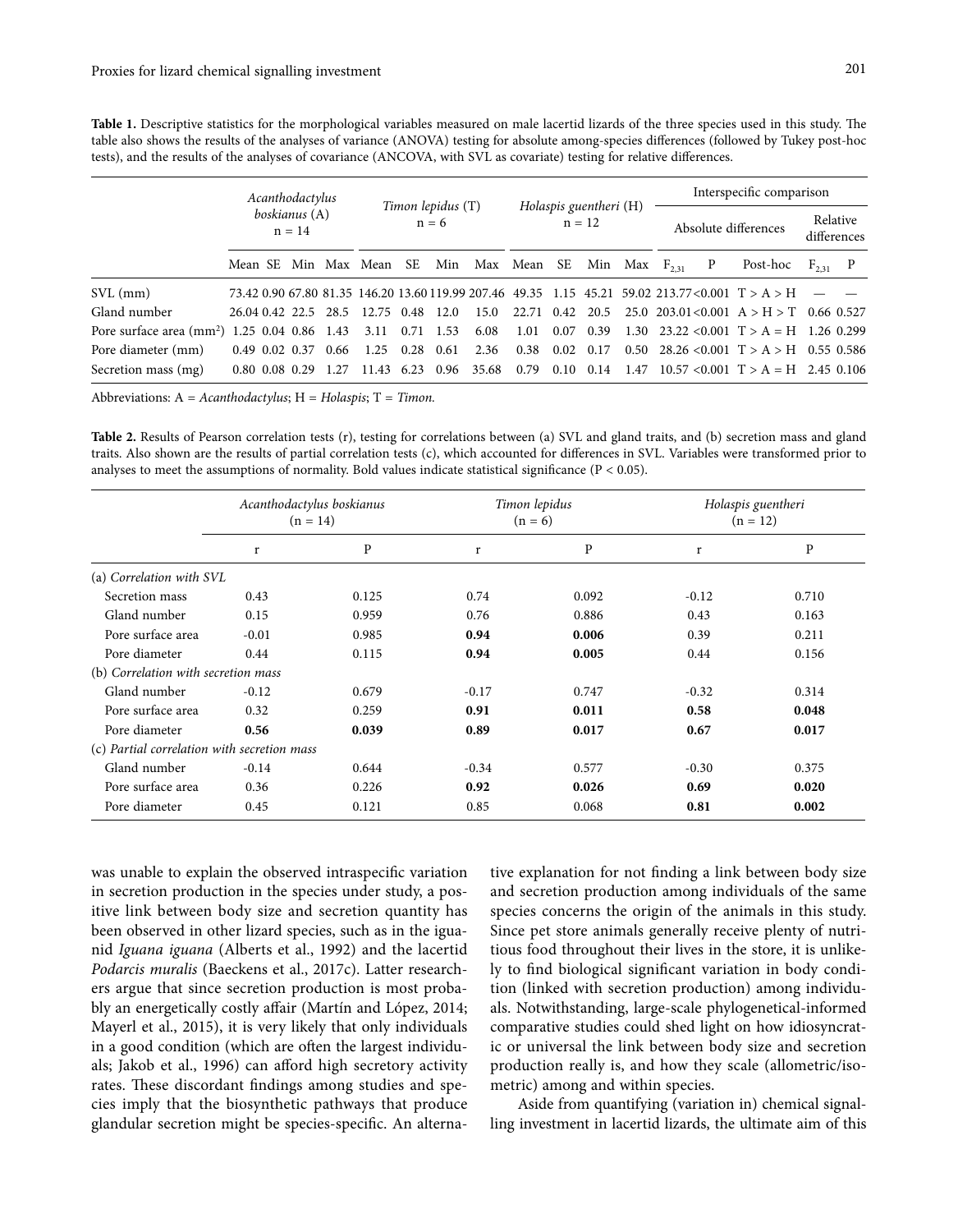

**Fig. 2.** A scatterplot showing the positive relationship ( $\mathbb{R}^2 = 0.74$ ,  $F_{1,31} = 83.43, P < 0.001$ ; slope = 1.85) between pore diameter and glandular secretion production in three species of lizards. Because the slopes of the three species did not significantly differ, only one regression line (covering all lizards of the three species) is shown. Shaded area represents 95% confidence intervals.

study was to document reliable proxies, if any, for secretion production. While both measures for pore size were positively correlated with secretion mass, the findings here suggest that pore diameter was the best predictor of secretion production quantity, hence chemical signalling investment. This was true both within species and across species, advocating pore diameter as the most adequate estimate of gland productivity in interspecific comparisons. Alberts and colleagues (1992) established a similar relationship in *I. iguana* males (with  $n = 10$ ,  $r = 0.81$ ,  $P =$ 0.002), although Baeckens et al. (2017c) did not so in the species *P. muralis*. However, the latter investigators merely measured pore surface area, not pore diameter. Why diameter turned out to be a better predictor of secretion quantity than surface area might be partly ascribed to the shape of the pores. The lacertids under study bared pores of a long-stretched oval form (unlike, for example, those of the teiid *Tupinambis merianae*; Chamut et al. 2009), which varied among individuals largely in length (diameter) and less in area. The lengthy oval shape of the pores might allow lizards to maximize their scent-mark area by increasing the contact zone between pores and substrate (along the proximal-distal limb axis of the limb). More research on lizard scent-marking behaviour and the functional significance of pore shape is necessary to make well-founded predictions on the matter.

Surprisingly, gland number came out as a poor predictor of secretion production in the three lacertids under study here. Yet, several intra- and interspecific comparative studies have assumed that gland number reflects species' investment in and use of chemical communication (e.g., Escobar et al., 2001; Pincheira-Donoso et al., 2008; Iraeta et al., 2011; Baeckens et al., 2015). Notwithstanding, their theory cannot be considered as illogically, for a lizard with x number of glands will produce a lower amount of secretion than a hypothetical identical lizard, but with x+1 number of glands. Besides, since this study only comprises three different lizard species belonging to merely one lizard family (Lacertidae), it would be incorrect to generalize and label gland number as a poor proxy reflecting chemical signalling investment in lizards. Clearly, only a broad, multi-species study counting large within-species sample sizes can provide further insight on the matter.

While the goal of this short note was to underscore the importance of choosing the appropriate proxy for lizard secretion production, I wish to note that the findings of this study should be interpreter cautiously due to the following. Firstly, I only used secretion quantity to estimate chemical signalling investment, whilst disregarding secretion 'quality'. The chemical composition of the secretion of lizards is a mixture of proteins and lipids and is highly species-specific (Mayerl et al., 2015; Mangiacotti et al., 2017; Baeckens et al., 2017d). One can easily imagine a trade-off between secretion quantity and 'quality', with lizards producing low amounts of secretion, but investing highly in, for instance, a rich or diverse chemical design with high concentrations of certain key compounds (such as described for some invertebrates; Wyatt, 2014). Future studies on the chemical signalling investment of lizards should, ideally, integrate both the chemical architecture of the glandular secretion and the total amount of secretion produced. Secondly, this study concentrates solely on follicular epidermal gland secretions, while neglecting any other source of semiochemicals. Although it is generally believed that follicular gland secretions are the leading source of semiochemicals (Martín and López, 2014; Mayerl et al., 2015), there is plenty of evidence that generation glands, faeces, cloacal secretions, and skin lipids contain socially relevant chemical stimuli too (Cooper and Vitt, 1984; Mason and Gutzke, 1990; Cooper, 1995; Labra, 2008; Moreira et al., 2008; Mouton et al., 2010). Whether lizards that invest little in the production of gland secretions are investing more strongly in semiochemicals of other origins (and *vice versa*) is, however, uncertain, but certainly not improbable. Thirdly, the use of animals obtained through the commercial pet trade, rather than using life-caught animals from the wild,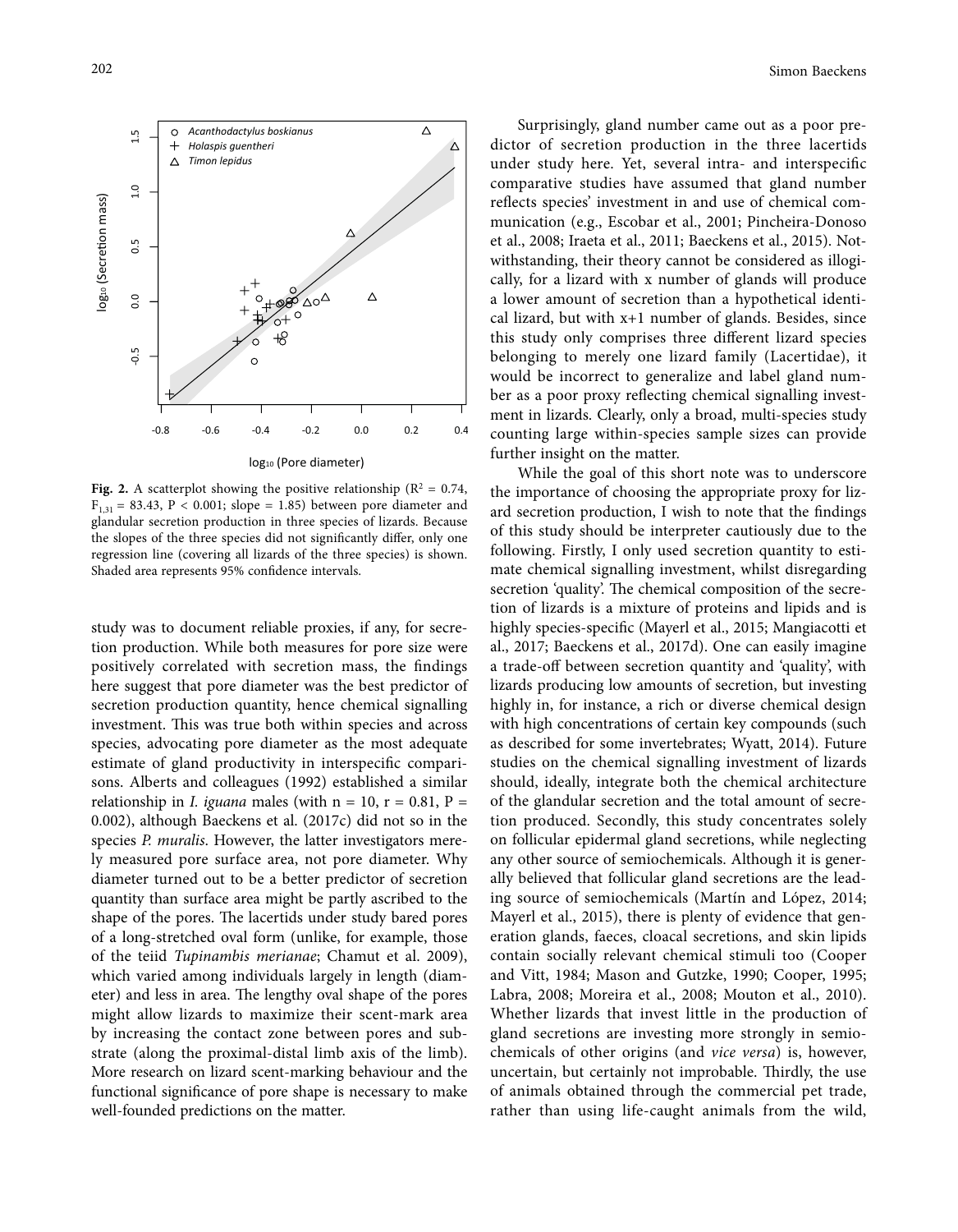might bring along a series of uncertainties concerning pre-purchase animal stress, transport, and housing conditions. Yet, similar to previous experiments using pet trade lizards (obtained through the same commercial dealer as used in the current study; Herrel et al., 2007, Driessens et al., 2014), animals were in good condition at the onset of the experiments. Overall, I am confident that these limitations did not compromise the main objective of this work, which was: quantifying intra- and interspecific variation in secretion production in a small subset of lacertid lizards, and exploring the best possible morphological traits to estimate secretion production.

Based on the findings of this study, I advise scholars, at times when assessing secretion mass seems unfeasible (e.g., in museum specimen), to be cautiously thorough and integrate pore area, diameter, and number in any future studies scoring secretion production quantity. Although gland number played out to be a suboptimal quantity-proxy in the three lacertid lizards under study, broad-scale comparative analyses should examine this in more detail.

## ACKNOWLEDGMENTS

Author thanks Raoul Van Damme, Alison Heath, and Katleen Huyghe for co-designing this study. Jan Scholliers and Jorrit Mertens for animal care, and three anonymous reviewers for significantly improving drafts of this manuscript. All work was carried out in accordance with the University of Antwerp animal welfare standard and protocols (ECD 2014-32). This work was carried out at the University of Antwerp, and made possible through financial support from the University of Antwerp.

## REFERENCES

- Abràmof, M.D., Magalhães, P.J., Ram, S.J. (2005): Image processing with ImageJ Part II. Biophotonics Int. **11**: 36-43.
- Alberts, A., Pratt, N.C., Phillips, J.A. (1992): Seasonal productivity of lizard femoral glands: relationship to social dominance and androgen levels. Physiol. Behav*.* **51**: 729-733.
- Baeckens, S., Edwards, S., Huyghe, K., Van Damme, R. (2015): Chemical signalling in lizards: an interspecific comparison of femoral pore numbers in Lacertidae. Biol. J. Linn. Soc. **114**: 44-57.
- Baeckens, S., Van Damme, R., Cooper, W.E. (2017a): How phylogeny and foraging ecology drive the level of chemosensory exploration in lizards and snakes. J. Evol. Biol*.* **30**: 627-640.
- Baeckens, S., Herrel, A., Broeckhoven, C., Vasilopoulou-Kampitsi, M., Huyghe, K., Goyens, J., Van Damme, R. (2017c): Evolutionary morphology of the lizard chemosensory system. *Sci. Rep.* **7**: 10141.
- Baeckens, S., Huyghe, K., Palme, R., Van Damme, R. (2017b): Chemical communication in the lacertid lizard *Podarcis muralis*: the functional significance of testosterone. Acta Zool. **98**: 94-103.
- Baeckens, S., Martín, J., Garcia-Roa, R., Pafilis, P., Huyghe, K., Van Damme, R. (2017d): Environmental conditions shape the chemical signal design of lizards. Funct. Ecol. DOI: 10.1111/1365-2435.12984
- Castilla, A.M., Bauwens, D. (1989): Reproductive characteristics of the lacertid lizard *Lacerta lepida*. Amphibia-Reptilia **10**: 445-452.
- Chamut, S., Valdez, V.G. & Manes, M.E. (2009): Functional morphology of femoral glands in the Tegu lizard, *Tupinambis merianae*. *Zool. Sci.*, **26**: 289-293.
- Escobar, C.A., Labra, A., Niemeyer, H.M. (2001): Chemical composition of precloacal secretions of *Liolaemus* lizards. J. Chem. Ecol. **27**: 1677-1690.
- Grimm, A., Prieto Ramírez, A.M., Moulherat, S., Reynaud, J. & Henle, K. (2014): Life-history trait database of European reptile species. Nat. Conserv. **9**: 45-67.
- Iraeta, P., Monasterio, C., Salvador, A., Díaz, J.A. (2011): Sexual dimorphism and interpopulation differences in lizard hind limb length: locomotor performance or chemical signalling? Biol. J. Linn. Soc. **104**: 318-329.
- Jakob, E.M., Marshall, S.D., Uetz, G.W. (1996): Estimating fitness: a comparison of body condition indices. Oikos **77**: 61-67.
- Khannoon, E.R.R. (2009): Comparative chemical ecology, behaviour, and evolutionary genetics of *Acanthodactlylus boskianus* (Squamata: Lacertidae). Unpublished doctoral dissertation, Hull University, Hull (UK).
- Mangiacotti, M., Fumagalli, M., Scali, S., Zuffi, M.A.L., Cagnone, M., Salvini, R., Sacchi, R. (2017): Inter- and intra-population variability of the protein content of femoral gland secretions from a lacertid lizard. Curr. Zool. **63**: 657-665.
- Martín, J., López, P. (2000): Chemoreception, symmetry and mate choice in lizards. Proc. Biol. Sci. **267**: 1265- 1259.
- Martín, J., Lopez, P. (2014): Pheromones and Chemical Communication in Lizards. In: Reproductive Biology and Phylogeny of Lizards and Tuatara, pp. 43-77. Rheubert, J.L., Siegel, D.S., Trauth, S.E., Eds, CRC Press, London.
- Mason, R.T., Parker, M.R. (2010): Social behavior and pheromonal communication in reptiles. J. Comp. Physiol. A. Neuroethol. Sens. Neural. Behav. Physiol. **196**: 729-749.